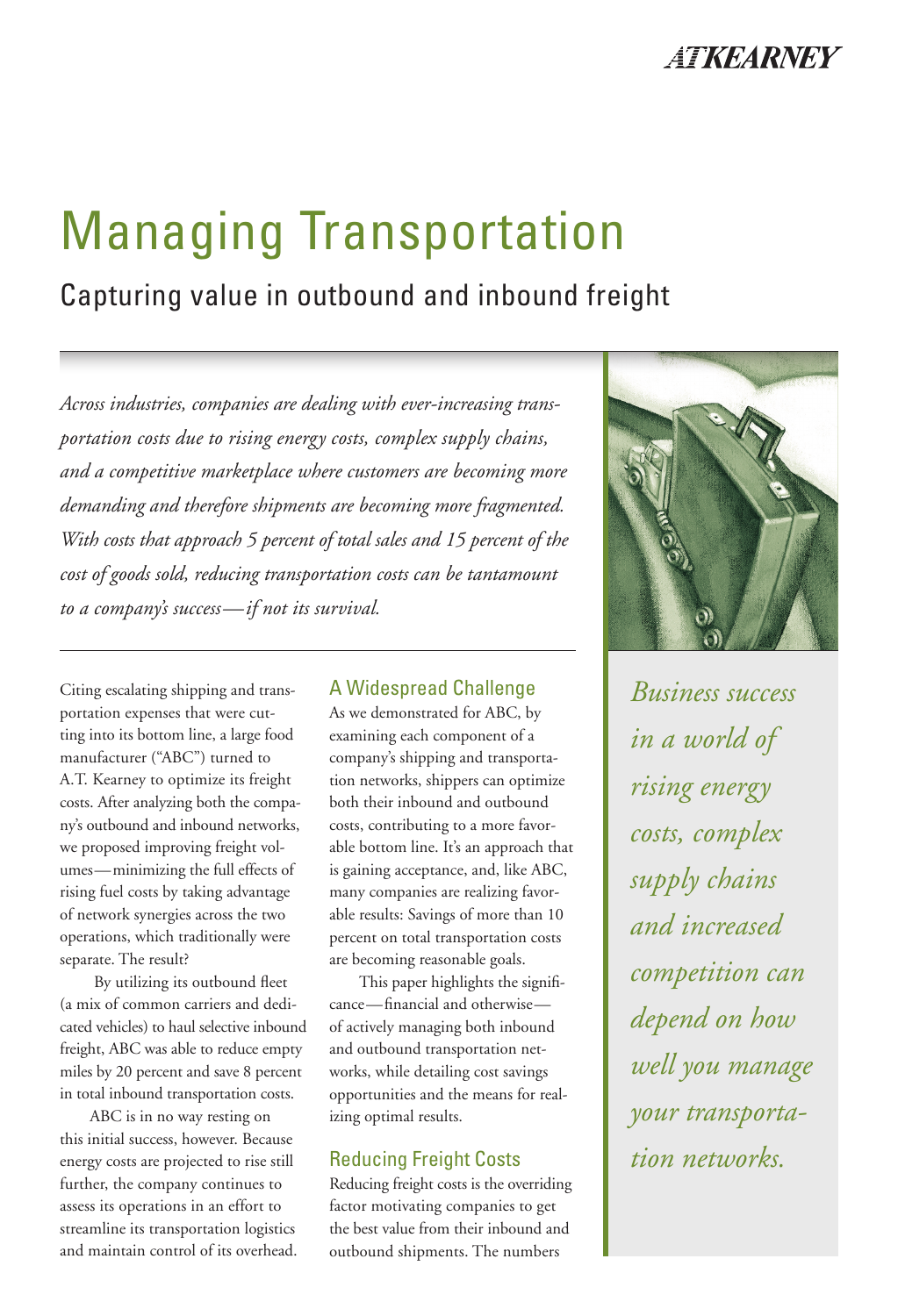are persuasive: Over the past two years, freight budgets have increased 10 percent on average, with truckload (TL) costs increasing 15 percent and less-than-truckload (LTL) costs increasing 12 percent. It's not difficult to see why. Specialized customer demands have fragmented transportation service requirements and decreased goods flow densities. As a result, the number of shipments has increased, creating a more complex network of transportation logistics. Coupled with spiraling energy costs (average diesel costs increased more than 30 percent in the first quarter of 2008 compared to the same time last year), it has become financially impractical to continue with the traditional separation of inbound and outbound operations.

 A side effect of optimization, but one no less significant than trimming freight spend, is a reduction in carbon emissions. While industries have different standards for identifying sources of carbon (some exclude transportation from direct calculations of the carbon footprint), the net effect, regardless of accepted reporting methods, is that optimizing inbound and outbound networks reduces a company's carbon footprint—a desirable result.

#### Finding Value in **Transportation**

Improving a transportation network requires first assessing and identifying cost savings opportunities, which vary somewhat by industry and according to a corporation's operational scale. The following offers key ways to capture savings in transportation.

Combine shipments and minimize empty miles. Getting the best

### Thresholds Demanding Particular Scrutiny

With an increased awareness of transportation costs, shippers and carriers are more receptive to innovative ways of increasing operational efficiencies. Several circumstances in particular should trigger a strategic review of transportation networks:

- Spending \$50 million or more on domestic over-the-road transportation, with a predominance of TL and LTL moves. Shippers with significant transportation spend can realize material benefits.
- Acquiring a new business. This provides an opportunity for the shipper to evaluate its distribution network. While a network review illustrates the value of consolidating or realigning the distribution center network of the combined company, evaluating inbound and outbound transportation can generate additional savings as part of merger synergies.
- Outsourcing transportation as part of a core carrier program. Be sure to evaluate the effects of inbound and outbound synergies on lane volumes. Consolidating shipment volumes with a select group of carriers affords shippers greater flexibility for negotiating price discounts on high-volume lanes.
- Implementing a corporate realignment. Restructuring efforts that establish shared transportation services or outsource logistics to third-party providers present opportunities to leverage volume and pool networks.

use of trucks and drivers through well planned and executed chains of continuous moves can save 10 to 20 percent of the costs by maximizing loaded miles.

Increase goods densities.

Increasing the density of goods shipped through complementary freight or volume pooling provides across-the-board freight savings, and companies in a variety of industries are taking advantage. For example, brewing companies in several countries have increased goods density through consolidation (via mergers). A frozen foods manufacturer has ensured full utilization of its shipments through an optimal mix of heavy and light products (for instance, cream). Pooling shipping volumes (either internally or with other companies) or bundling networks with third-party providers can also produce substantial cost savings.

Take back control of inbound freight. Traditionally, inbound transportation was handled by purchasing departments, while outbound shipments were the responsibility of transportation departments. As a result, inbound transportation costs often became an afterthought with little or no consideration given to their freight spend. Moreover, suppliers resisted giving up control over outbound services, which they deemed an operational necessity. However, today suppliers are more receptive to unbundling the freight component, as they recognize its financial implications.

Centralize management. While organizational barriers previously prevented mixing inbound and outbound networks, corporate trends are moving toward centralizing transportation management (either as a shared ser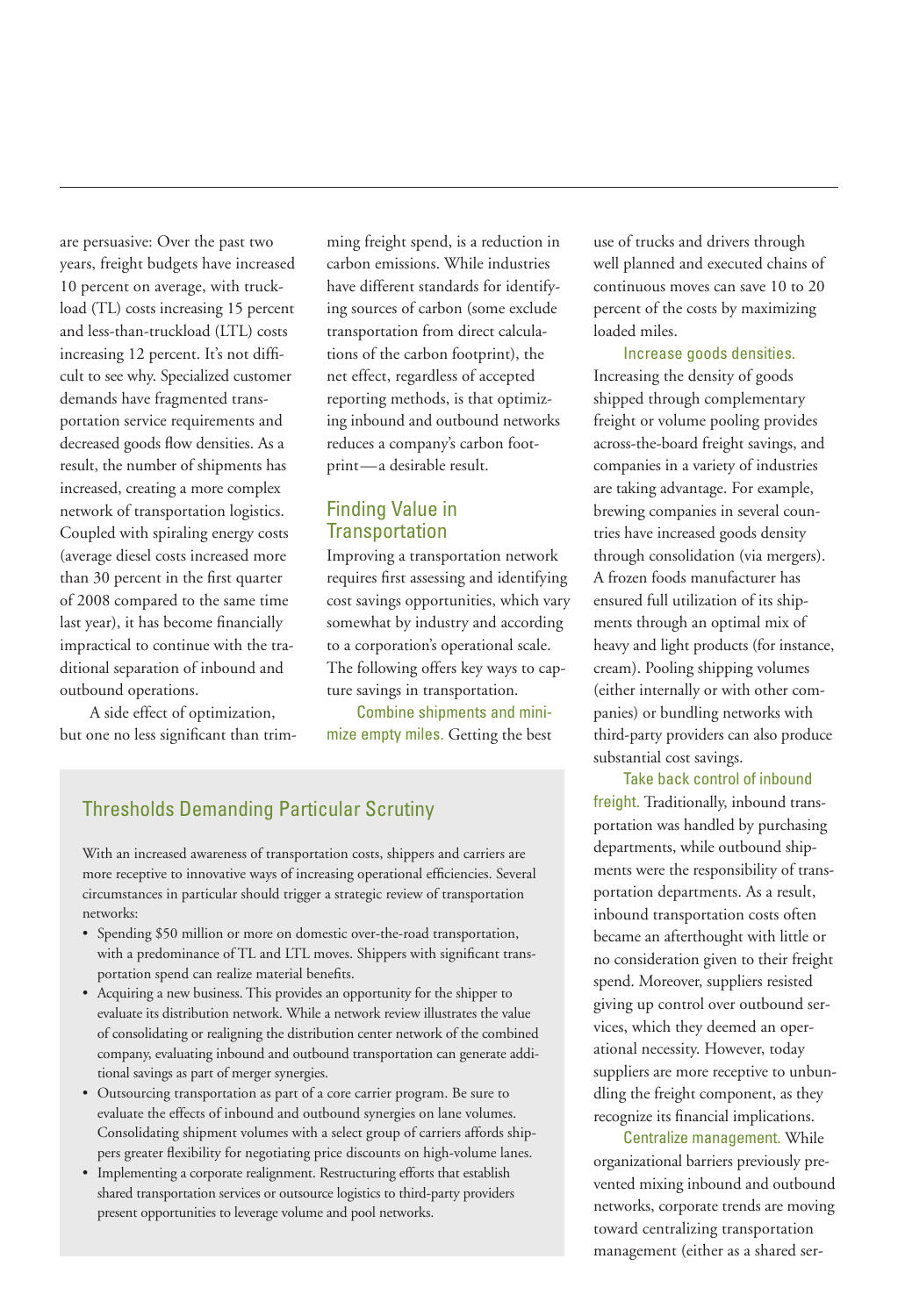**FIGURE:** Four key steps for evaluating inbound and outbound synergies

|                                                                                                                                                                                                                                                                                                            | <b>costs</b>                                                                                                                                      | movement                                                                                                                                                                                                         | <b>Identify network</b><br>synergies                                                                                                                                |
|------------------------------------------------------------------------------------------------------------------------------------------------------------------------------------------------------------------------------------------------------------------------------------------------------------|---------------------------------------------------------------------------------------------------------------------------------------------------|------------------------------------------------------------------------------------------------------------------------------------------------------------------------------------------------------------------|---------------------------------------------------------------------------------------------------------------------------------------------------------------------|
| Assess potential<br>۰<br>opportunity based on<br>shipment profile<br>transportation rates                                                                                                                                                                                                                  | Unbundle inbound costs<br>۰<br>to understand current                                                                                              | Align incentives with the<br>goal of lowering total<br>transportation costs                                                                                                                                      | Identify lanes with synergy<br>opportunities across the<br>entire network                                                                                           |
| Criteria may include:<br>$\bullet$<br>- Over-the-road<br>volumes that can be<br>transportation<br>spend in excess<br>of \$50 million<br>- Mostly TL and LTL<br>moves<br>transportation costs<br>Mostly dry van with<br>a network density<br>that is conducive<br>to mixing inbound<br>and outbound freight | Segment out prepaid and<br>$\bullet$<br>collect to identify freight<br>controlled by the shipper<br>Benchmark and compare<br>inbound and outbound | Evaluate implications<br>of restructuring organiza-<br>tional divisions to<br>gain alignment<br>Determine ideal organiza-<br>tional structure for<br>managing combined<br>inbound and outbound<br>transportation | • Partner with select carriers<br>that can complement the<br>shipper's network<br>Determine optimal carrier<br>mix (private fleet, dedicated<br>and common carrier) |

*TL = truckload; LTL = less-than-truckload Source: A.T. Kearney*

vice or as an outsourced function to third-party providers). Either approach allows for cost reductions.

Combine inbound runs with outbound backhauls. Demand for more and better service (reduced orderto-delivery cycle times and on-time deliveries, for example) has led some shippers to consider ways to make dedicated and private fleets profitable. While dedicated transportation fleets typically offer more favorable service levels, fleet underutilization is common and costly. And empty miles translate to more waste. One solution is to offset the increased cost by integrating inbound runs with outbound backhauls. The result is substantial waste reduction. Also, by selectively partnering with common carriers, the absolute reliance on dedicated fleets diminishes. Companies can selectively contract out excess capacities, which

increases equipment utilization while reducing empty miles.

Leverage technology. Advances in technology allow cost savings across multiple points. Many shippers are using sophisticated transportation management systems that dynamically identify continuous move opportunities. These tools enable shippers to maximize shipment weight and cube, reducing the total number of shipments as well as delivery lead times and stop charges. For example, Manhattan Associates, a supply chain management software provider, is working with grocery retailers to improve their private fleet operations. By assessing fleet resources and order fulfillment logistics (routing, scheduling and load assignments), Manhattan Associates is helping these companies to decrease empty miles and increase service levels. The grocers can remain vigilant and achieve savings even in the face of late arrivals, changing orders and dynamic driver and equipment needs.

#### Matchmaking: Finding the Right Carrier and Network Mix

A major requirement for improving transportation costs and efficiencies involves finding and developing synergies with inbound and outbound carriers. There are four key steps to this process (*see figure*). Once the synergy opportunities are assessed, it is imperative to unbundle individual cost components. While most shippers can readily identify outbound shipping costs, inbound costs are usually bundled with the cost of goods. Unbundling these costs provides greater insight into the magnitude of consolidation opportunities.